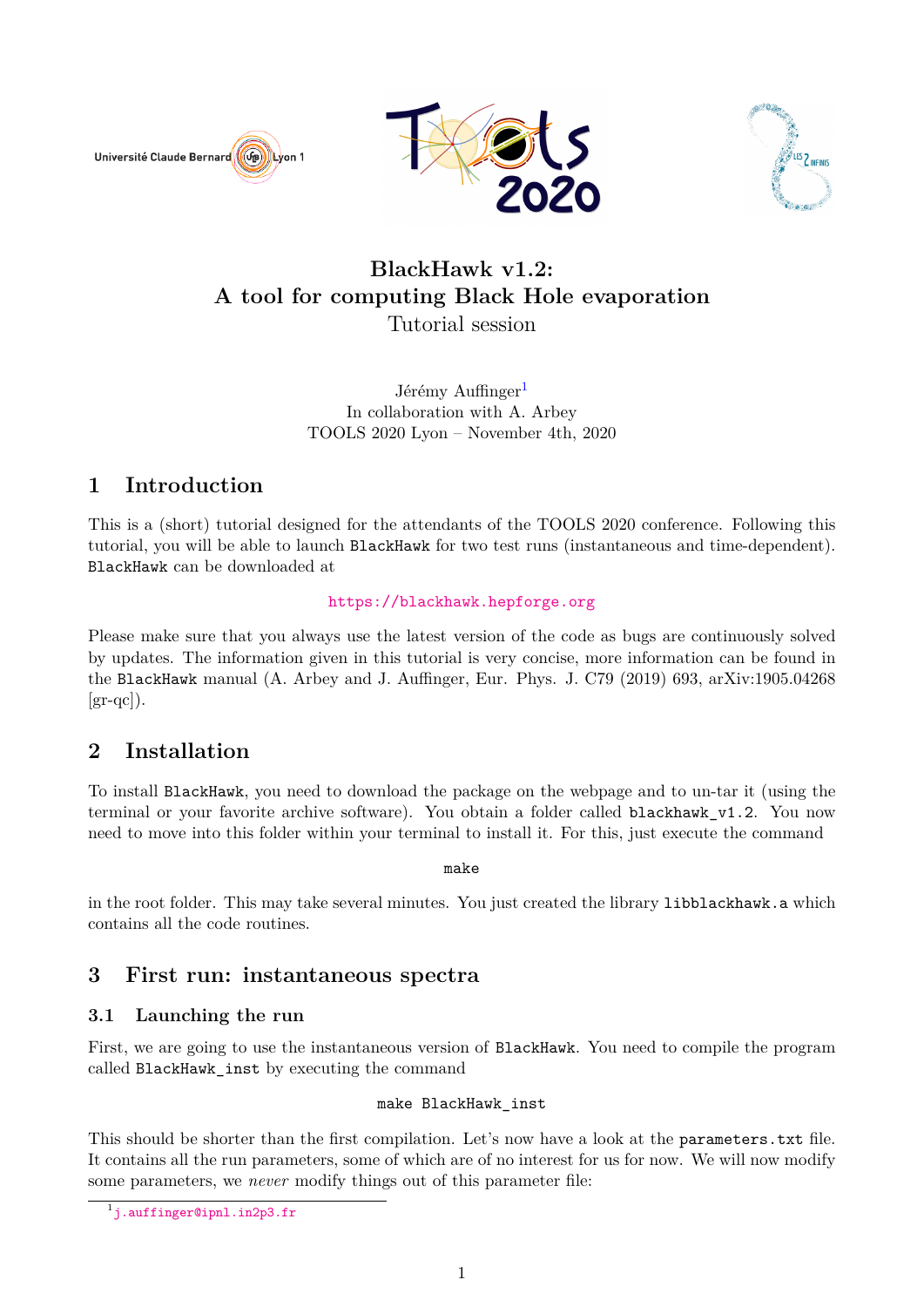- destination folder = test1 this will be our fist test
- BHnumber = 1 we will simulate a single BH mass
- Mmin = 1e+10 the BH mass will be  $10^{12}$  g (corresponding to a temperature  $T \sim 1 \text{ TeV}$ )
- anumber = 1 we will simulate a single BH spin
- amin = 0 the BH spin will be  $a^* = 0$  (Schwarzschild BH)
- spectrum\_choice = 0 Dirac distribution for masses
- spectrum\_choice\_a = 0 Dirac distribution for spins
- Enumber = 1000 1000 energies for optimal precision in the output
- Emin = 5 the lower primary energy will be  $5 \text{ GeV}$
- Emax = 1e+5 the higher primary energy will be  $10^5$  GeV
- $grav = 1$  we will compute the graviton spectrum
- primary only = 0 we will compute the hadronized spectra as well
- hadronization choice = 2 we will keep "cosmologically stable" particles

Now that the parameters are set, we can run BlackHawk\_inst by executing

#### ./BlackHawk\_inst.x parameters.txt

the parameters file being given as an argument. This is what you should see:



The program has estimated the amount of RAM and static memory used by the run you are launching. To go on just type y in the asked area. The launch should then go to its end without issue.

#### **3.2 Exploitation of the results**

We now want to have a look at the results. In the root folder, there is a subfolder called /results. Go into that folder and you will find your destination\_folder /test1 there. This folder contains 4 files:

- BH\_spectrum.txt contains the BH mass and spin distribution
- instantaneous\_primary\_spectra.txt contains the primary SM particles spectra
- instantaneous secondary spectra.txt contains the secondary hadronized spectra
- parameters.txt contains a copy of your parameters file, in case you erased or modified it in the root folder

We can now plot the results, using Pyhton for example. For this purpose, proposition of plotting scripts are included in BlackHawk. You can of course modify them. Go into the subfolder /scripts/visualization\_scripts and open plot\_inst.py. You must now enter your personal path to the root folder of BlackHawk in the script, and the name of your run, as shown below: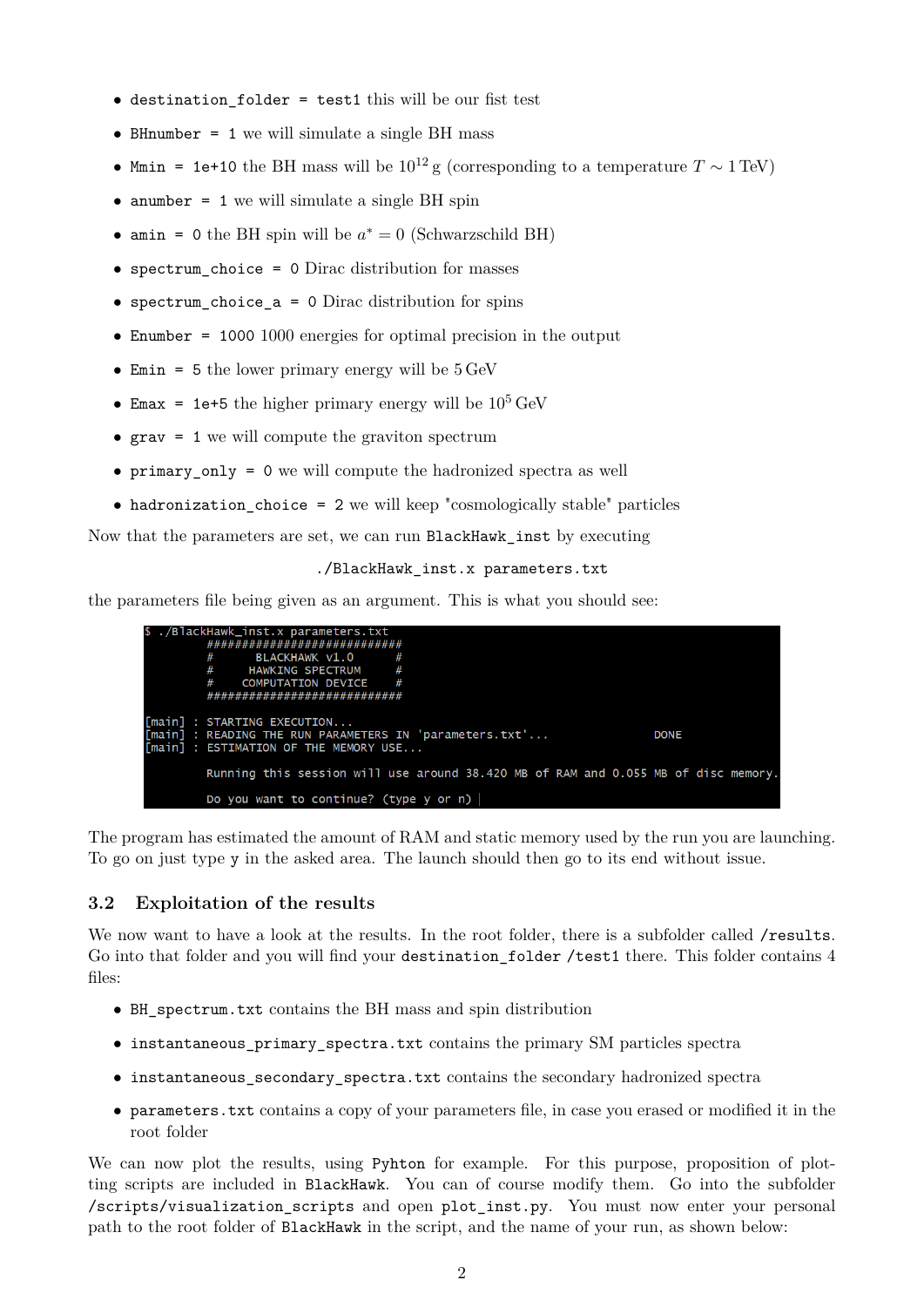

You may have to modify (or comment with  $\#$ ) the lines 115, 116, 215 and 216 as the titles are formatted in a way that may cause bugs. By running the cells 1 (package importations in Python) and 2, you must obtain the two figures below:



showing the primary photon and electron/positron spectra, and the secondary photon, electron/positron and proton/anti-proton spectra. The wiggles on the secondary photon spectrum come from the energy discretization. The figures are saved in the /result/test1 subfolder.

You may play a little bit with this tutorial, for example by modifying the BH mass (don't forget to adapt the energy ranges Emin and Emax in that case) or spin, or display other particle spectra with the visualization scripts.

## **4 Second run: time-dependent spectra**

### **4.1 Launching the run**

Then, we are going to launch the time-dependent version of BlackHawk. You need to compile the program called BlackHawk\_tot by executing the command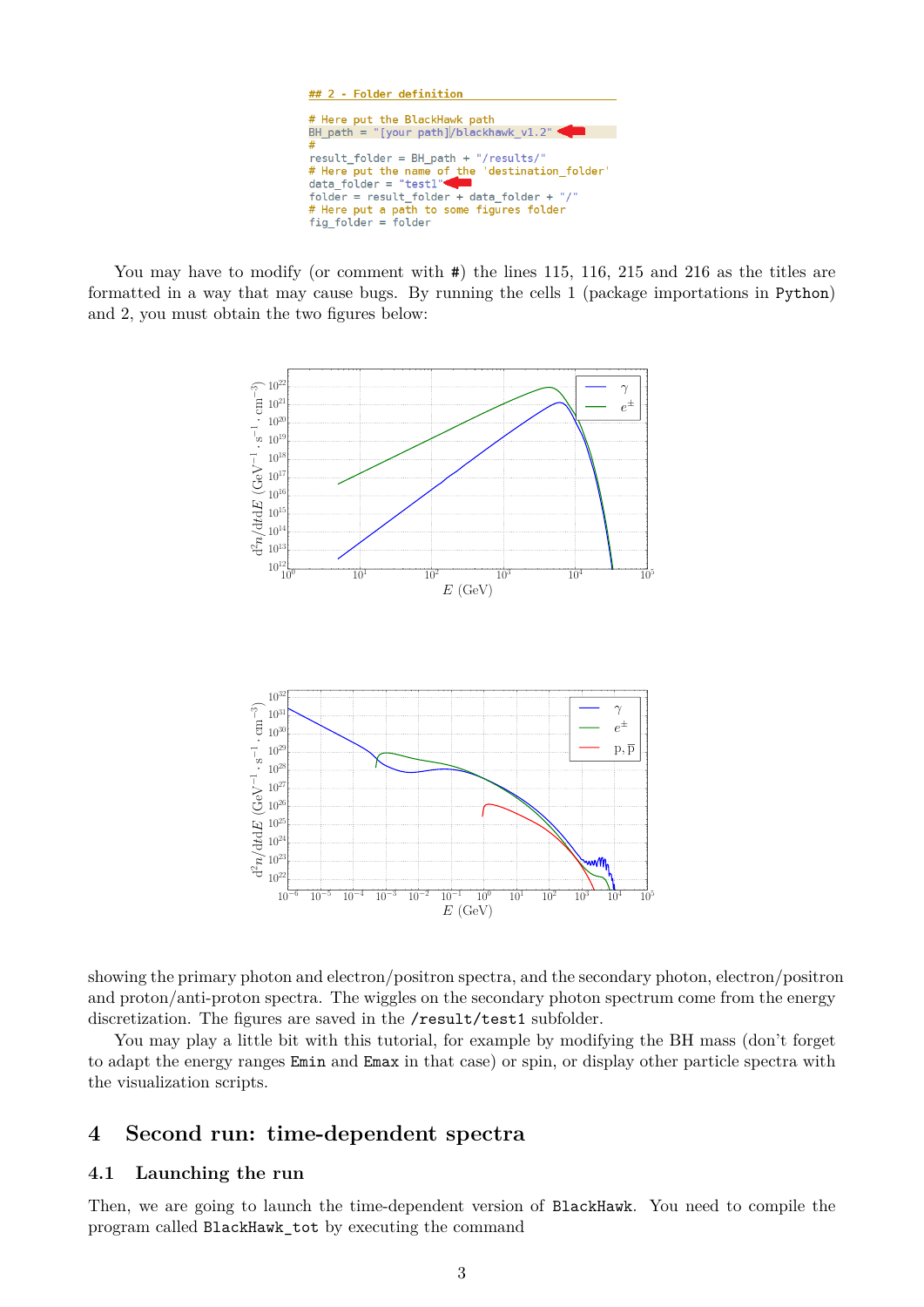#### make BlackHawk\_tot

in the root folder. We will have the same parameters compared to the first run at the exception of destination folder = test2 (this will be our second test). There is no conflict between the instantaneous and time-dependent files but this is clearer this way. Now that the parameters are set, we can run BlackHawk tot by executing

#### ./BlackHawk\_tot.x parameters.txt

the parameters file being given as an argument. The run should be somewhat longer, with more information displayed on the screen: BlackHawk is computing the same information as before, but for all the BH evolution until evaporation, in a number of timesteps.

#### **4.2 Exploitation of the results**

We now want to have a look at the results. Go into the /result folder and you will find your destination\_folder /test2 there. This folder contains 5 types of files:

- BH\_spectrum.txt contains the BH mass and spin distribution
- \*\_primary\_spectrum.txt files contain the primary SM particles spectra
- \*\_secondary\_spectrum.txt files contain the secondary hadronized spectra
- life\_evolutions.txt contains the timestep of the BH mass and spin integration
- parameters.txt contains a copy of your parameters file, in case you erased or modified it in the root folder

You now need to open the visualization script plot\_tot.py. You must still enter your personal path to the root folder of BlackHawk in the script, and the name of your run, as shown below:



By running cells 1, 2, 3, 5 and 6, you should obtain the instantaneous primary photon spectrum at the first timestep. This should be equal to the result of the instantaneous computation of the first part of this tutorial!